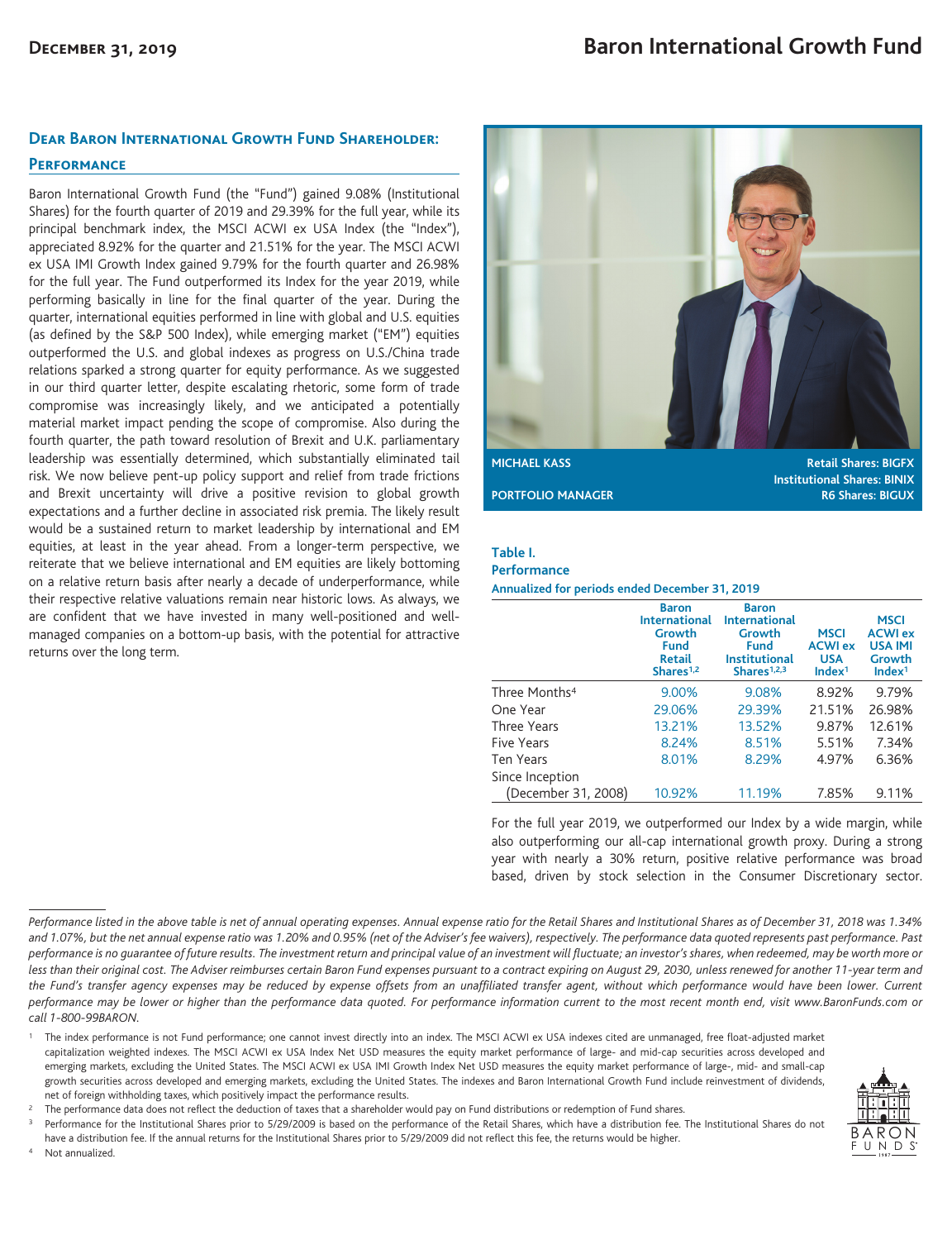# **Baron International Growth Fund**

Strength in the sector came from our investments in niche Brazil education companies **Arco Platform Limited** and **Afya Limited**; **Trainline Plc,** the leading U.K. online commuter travel app; **The Stars Group Inc.**, a Canadian online gaming operator that agreed to a merger late in the year; and **B&M European Value Retail S.A.**, a U.K.-based low-price retailer. **LVMH Moet Hennessy Louis Vuitton SE** and **Industria de Diseno Textil, S.A.** also contributed in this sector. Strong stock selection and overweight exposure in the Information Technology sector also contributed to relative returns, led by cloud/digitization theme investments including **RIB Software SE**, **Endava plc, Wix.com Ltd.**, **GDS Holdings Limited**, and **InterXion Holding N.V.** Positive stock selection effect in Health Care, led by our biotechnology theme investments **argenx SE** and **Zai Lab Limited**, and in Communication Services, also contributed meaningfully. Modestly offsetting the above, the only sector detractor from relative performance was adverse stock selection in Energy, driven by material declines in **Tullow Oil plc**, **Golar LNG Ltd.**, and **Encana Corp.**, which disappointed expectations during a year of material multiple contraction across the sector. In addition, our cash position in a strong year for equity returns also negatively impacted relative results.

From a country perspective, for calendar year 2019, strong stock selection in Brazil, enhanced by the Bolsonaro administration's privatization agenda and productivity enhancing reforms as well as in the U.K., as the country navigated towards a Brexit resolution, contributed the most to positive relative performance. Our cash position in a strong year, as well as our modest allocation to Argentina, where the election outcome defied expectations, were the largest detractors in a solid year for performance.

### **Table II.**

**Top contributors to performance for the quarter ended December 31, 2019**

|                         | Percent<br><b>Impact</b> |
|-------------------------|--------------------------|
| The Stars Group Inc.    | 0.74%                    |
| argenx SE               | 0.74                     |
| Trainline Plc           | 0.51                     |
| <b>BNP Paribas S.A.</b> | 0.37                     |
| Ryanair Holdings plc    | 0.37                     |

Shares of **The Stars Group Inc.**, a global leader in online poker, especially in Europe, appreciated on the October announcement of an all-share merger between the company and online gambling competitor Flutter Entertainment to create the world's largest online gaming operator. With transaction close expected in the second or third quarter of 2020, we view this as a positive outcome for The Stars Group given the combined company's market share advantage, strong U.S. positioning, and potential for revenue synergies and interest savings beyond the cost synergy guidance provided.

**argenx SE** is a Dutch biotechnology company dedicated to developing biologics to treat immunological disorders and cancer. Investor enthusiasm about the company's pipeline of new treatments for patients with autoimmune diseases and cancer drove share price gains. We believe that argenx's FcRn platform is one of the most valuable assets in the biotechnology development space, and we retain conviction.

**Trainline Plc** provides tickets, journey planning, and booking solutions for rail and bus travel primarily in the U.K. and throughout Europe. Shares appreciated on solid financial results which saw strong ticket volumes driven by increased app and e-ticket adoption in the U.K., healthy international customer growth, and the launch of new ancillary revenue streams. We continue to see substantial opportunity ahead for continued top-line and EBITDA growth driven by international expansion, increased mix of e-ticketing, and take rate expansion.

**BNP Paribas S.A.** is a France-based universal bank with operations across multiple international markets. Shares of BNP rose after posting strong third quarter results. The company beat earnings expectations due to strong revenue trends across most business units, particularly in its fixed income and corporate banking operations. Cost control and capital build trends were also better than investors expected in the quarter. This suggests the bank is closer to meeting its 2020 profitability targets and its shares appear undervalued. We retain conviction in our long-term thesis for BNP.

**Ryanair Holdings plc** is an ultra low-cost airline that operates in continental Europe. Shares increased as investors turned more positive on the outlook for airfare prices in Western Europe and on the reduction of Brexit-related risk following U.K. elections. We believe the company will continue to gain market share from legacy carriers saddled with inefficient cost structures given its use of lower-cost regional airports that facilitate quicker turnarounds.

#### **Table III.**

**Top detractors from performance for the quarter ended December 31, 2019**

|                         | <b>Percent</b><br><b>Impact</b> |
|-------------------------|---------------------------------|
| Tullow Oil plc          | $-0.92%$                        |
| PagSeguro Digital Ltd.  | $-0.25$                         |
| Arco Platform Limited   | $-0.20$                         |
| <b>KOSE Corporation</b> | $-0.13$                         |
| Banco Inter SA          | $-0.13$                         |

**Tullow Oil plc** is an international exploration and production company focused on operations in Africa and South America. Shares declined after the company disclosed new data that questioned the commerciality of a previously announced oil discovery in Guyana. Tullow also significantly downgraded oil production and capital spending guidance and eliminated its dividend. Both the CEO and exploration director have resigned from the company following these updates. We have exited our position given concerns over the company's governance and balance sheet after the production downgrade.

**PagSeguro Digital Ltd.** is a financial technology company in Brazil providing payment solutions and banking services. Shares declined after PagSeguro announced a secondary offer by its controlling shareholder coincident with third quarter earnings results which suggested the company is facing some margin pressure due to higher investment associated with the roll-out of new products. We retain conviction in PagSeguro given its focus on the underserved micro-merchant segment, marketing advantage, and revenue opportunities from its financial ecosystem.

**Arco Platform Limited** is a Brazilian technology company providing educational content and software solutions to private K-12 schools. The company has grown rapidly and currently serves more than 1,000 schools. Despite reporting successful bookings for 2020, shares declined during the fourth quarter on profit taking after the stock doubled in 2019. We maintain conviction in Arco as it is in the early stages of disrupting a legacy industry with a modern learning platform, enabling better results for students and schools.

Shares of Japanese cosmetics company **KOSE Corporation** fell during the quarter following disappointing earnings results. Weakness in Japan from inbound Chinese travelers, sluggish Tarte makeup sales growth in the U.S., and higher marketing investments drove down earnings. Changes to e-commerce law in China should continue to pressure Japan inbound sales growth from Chinese consumers in the near term. Longer term, we remain positive on growth prospects in mainland China and Korea, which have been sources of strength.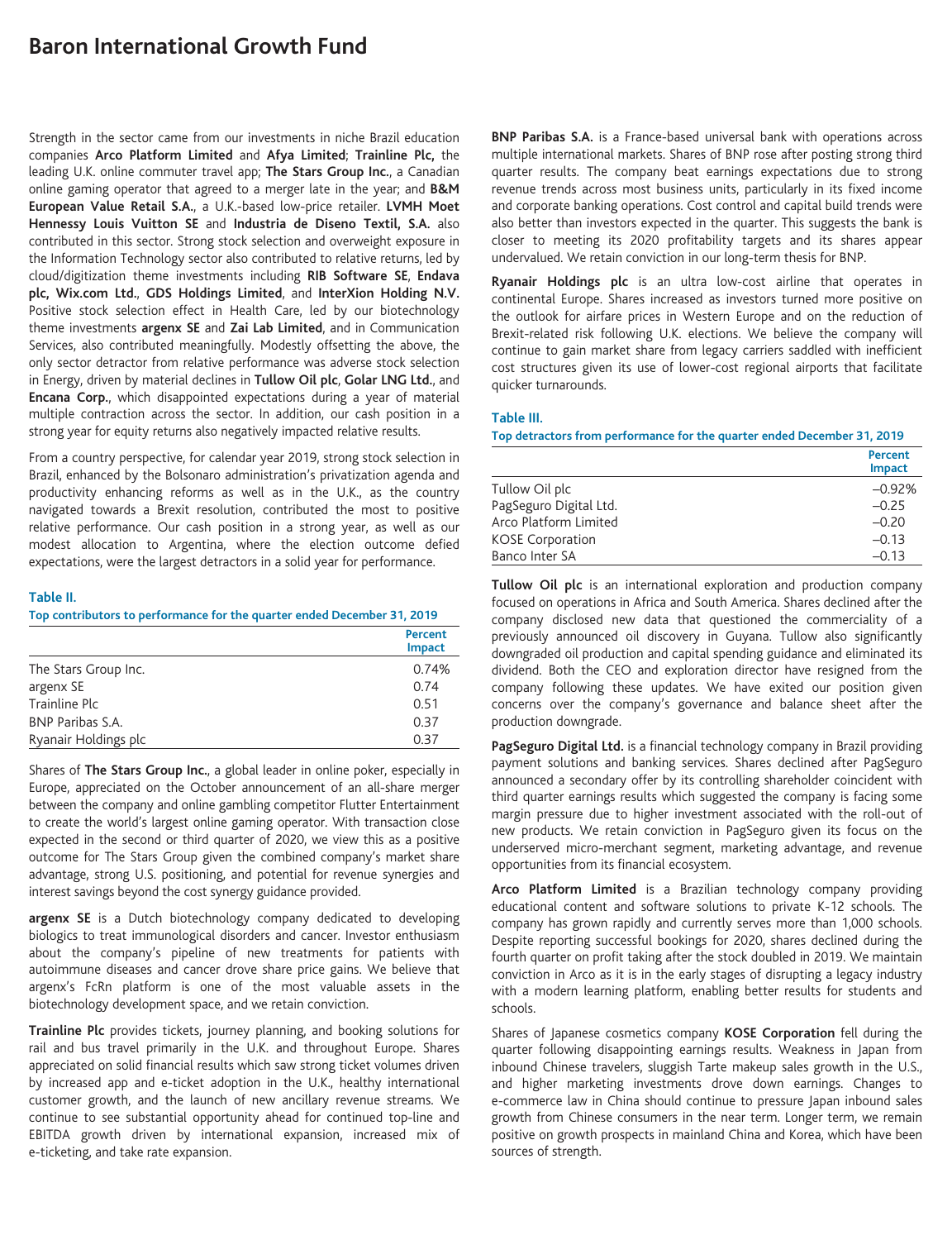**Banco Inter SA** is a Brazilian lender with a digital banking strategy. Shares declined during the quarter following third quarter earnings that missed investor forecasts. We expect earnings growth to remain subdued in the near term as the company invests in growing its user base and rolling out new products. However, we see a promising future for Banco Inter in the long term as it builds the next generation of retail banking with superior technology, data analytics, and a better user experience compared to the existing offerings from legacy financial institutions in Brazil.

# **PORTFOLIO STRUCTURE**

#### **Table IV.**

**Top 10 holdings as of December 31, 2019 – Developed Countries**

|                                       | <b>Percent of</b><br><b>Net Assets</b> |
|---------------------------------------|----------------------------------------|
| <b>RIB Software SE</b>                | 2.6%                                   |
| Astra7eneca PLC                       | 2.5                                    |
| argenx SE                             | 2.3                                    |
| Trainline Plc                         | 2.0                                    |
| B&M European Value Retail S.A.        | 1.9                                    |
| Takeda Pharmaceutical Company Limited | 1.9                                    |
| <b>BNP Paribas S.A.</b>               | 1.8                                    |
| <b>Furofins Scientific SF</b>         | 1.8                                    |
| FANUC Corp.                           | 1.7                                    |
| Keyence Corporation                   | 1.7                                    |

#### **Table V.**

**Top five holdings as of December 31, 2019 – Emerging and Frontier Countries**

|                               | <b>Percent of</b><br><b>Net Assets</b> |
|-------------------------------|----------------------------------------|
| Afya Limited                  | 2.1%                                   |
| Alibaba Group Holding Limited | 1.5                                    |
| Zai Lab Limited               | 1.3                                    |
| Sberbank of Russia PISC       | 1.3                                    |
| Copa Holdings, S.A.           | 1.7                                    |

#### **Table VI.**

**Percentage of securities in developed markets as of December 31, 2019**

|                      | <b>Percent of</b><br><b>Net Assets</b> |
|----------------------|----------------------------------------|
| United Kingdom       | 14.0%                                  |
| Japan                | 12.8                                   |
| France               | 6.9                                    |
| Germany              | 5.3                                    |
| Canada               | 4.2                                    |
| Switzerland          | 3.8                                    |
| <b>Netherlands</b>   | 3.8                                    |
| <b>United States</b> | 3.6                                    |
| Israel               | 2.7                                    |
| Spain                | 2.7                                    |
| Norway               | 2.0                                    |
| Ireland              | 1.7                                    |
| Italy                | 1.1                                    |
| Belgium              | 1.0                                    |
| Sweden               | 0.9                                    |
| Australia            | 0.8                                    |

### **Table VII.**

#### **Percentage of securities in emerging and frontier markets as of December 31, 2019**

|                      | <b>Percent of</b><br><b>Net Assets</b> |
|----------------------|----------------------------------------|
| China                | 11.9%                                  |
| <b>Brazil</b>        | 6.9                                    |
| India                | 5.9                                    |
| Russia               | 2.1                                    |
| Panama               | 1.2                                    |
| Mexico               | 1.1                                    |
| United Arab Emirates | 0.8                                    |
| Argentina            | 0.5                                    |
| Indonesia            | 0.4                                    |

*Exposure by Market Cap:* The Fund may invest in companies of any market capitalization, and we strive to maintain broad diversification by market cap. At the end of the fourth quarter, the Fund's median market cap was \$9.4 billion, and we were invested 48.7% in large- and giant-cap companies, 34.7% in mid-cap companies, and 14.7% in small- and micro-cap companies, as defined by Morningstar, with the remainder in cash.

## **Recent Activity**

During the fourth quarter, we continued to seek greater portfolio concentration in our higher conviction investments and themes. New investments include two positions in Europe, **Clariant AG** and **UniCredit S.p.A**. We believe the outlook for European domestic businesses is improving due to greater certainty regarding Brexit, fiscal support, and declining political risks. Clariant is a Swiss diversified chemicals company which is transforming into a more focused specialty chemicals business. The company is a leading global manufacturer of high-performance catalysts used in the chemicals industry and is a leading supplier of specialty chemicals used in the production of natural resources. It is also a producer of personal care specialty chemicals. Clariant is in the process of selling its lower margin plastics & coatings ("P&C") businesses in order to focus on higher value-add, more differentiated areas. The company's recently announced divestment of a significant part of its P&C segment has exceeded market value expectations. We think the corporate restructuring will lead to a more focused, higher-growth business, with margin expansion potential, which in turn will lead to a higher-earnings multiple in line with Clariant's quality specialty chemical peers.

UniCredit is Italy's second-largest banking group. We believe UniCredit presents an attractive combination of self-help/productivity gains and capital return, complemented by an improving top-down environment for European financials. After completing a two-year restructuring program that included cleansing the balance sheet of bad debts, optimizing the cost structure, and strengthening the capital base, the company is set to enter a new phase of growth that should deliver higher profitability and returns on capital to shareholders. We believe the company also stands to benefit from an improving top-down environment for European equities due to the receding risks of Brexit and domestic politics, a more favorable growth outlook driven by the prospect of fiscal stimulus, and a potential integration of the European Banking Union. This integration would greatly reduce risk across the banking sector, particularly in Italy. The potential bottoming out of interest rate expectations resulting from aforementioned factors would also bring additional upside to our net interest margin and earnings outlook for UniCredit.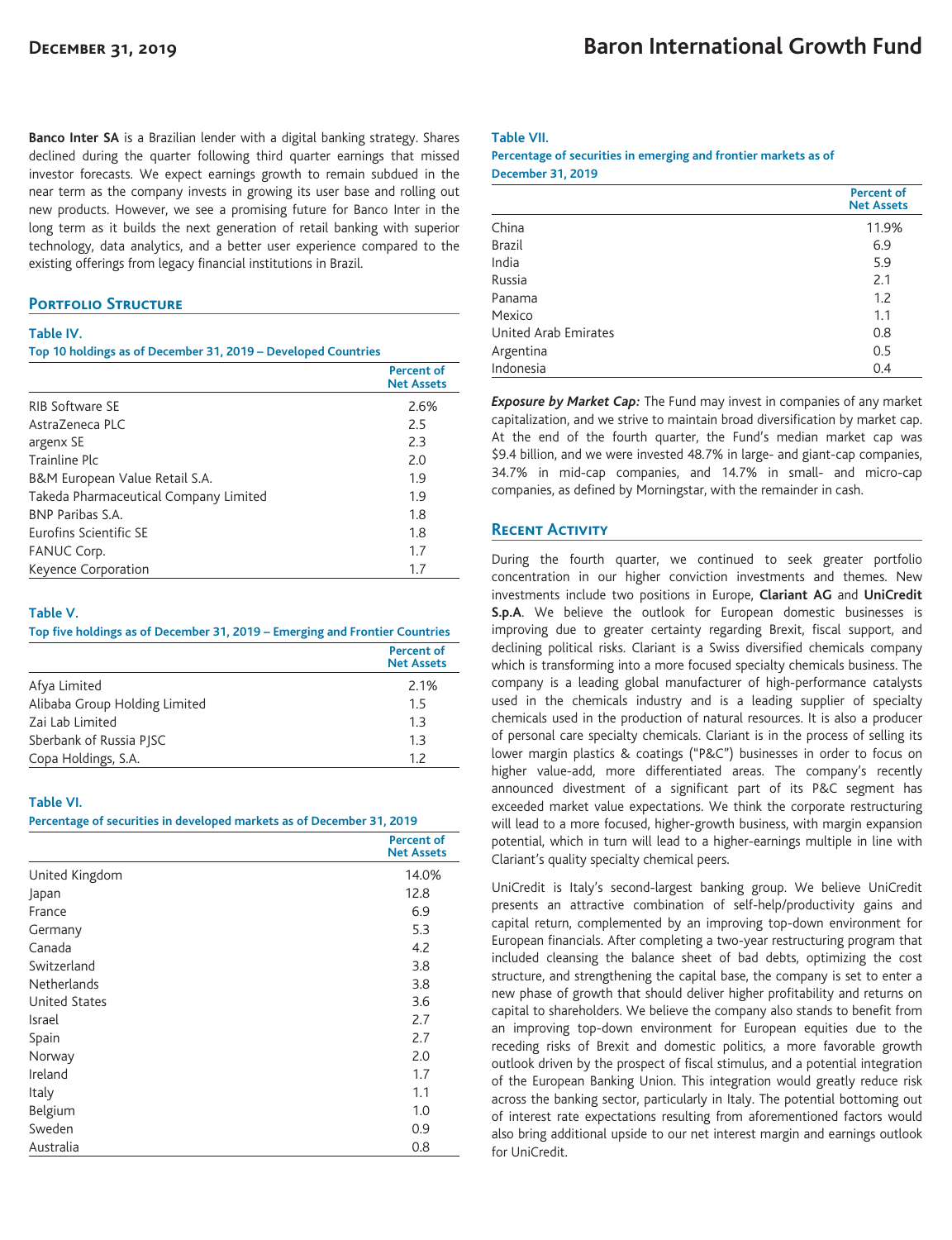# **Baron International Growth Fund**

During the quarter, we initiated a position in **Grupo Mexico, S.A.B. de C.V.**, a conglomerate that operates copper mines, railroads, and infrastructure projects in Mexico and South America. It is still majority owned by its founder & CEO. We believe Grupo Mexico is a well-managed company that is trading at a 40% discount to its net asset value due to investors' concerns over the risk of global recession and trade disruption. In our opinion, these concerns should be abating. In addition, we are bullish on the long-term growth outlook for copper and expect demand to benefit from major structural trends such as the electrification of transportation (EV batteries) and growth in energy storage. Grupo Mexico controls one of the largest, lowest cost copper producers in the world, and has the highest production growth potential among its peers. The railroad subsidiary, GMXT, is the largest railroad operator in Mexico with a market share in excess of 60%. Despite its high cash flow margins and growth potential, GMXT also trades at a material discount to its railroad peers. We expect GMXT to benefit from margin expansion in addition to higher shipping volumes as rail continues to gain market share from trucking.

We are also enthusiastic about a recent investment in **China Conch Venture Holdings Ltd**., an emerging leader in hazardous and solid waste treatment that is leveraging its unique and proprietary cement co-processing and waste-to-energy technologies to offer remediation services at a fraction of the cost of existing solutions. A clean environment is a major policy priority in China, and China Conch, which is structured and operates as a quasi-private entity with state sponsorship, is uniquely positioned to dominate this market given its affiliation and/or partnership agreements with the country's leading cement manufacturers. Cement co-processing is estimated to grow rapidly over the next decade as its share of the hazardous waste treatment industry rises from 3% currently, and we believe China Conch will directly benefit with volume growth in its core operations of over 30% per annum in the next five years. During the quarter, we also made two private sector additions to our China value-added theme, **Glodon Company Limited** and **Shenzhen Mindray Bio-Medical Electronics Co., Ltd.**, both of which are A-Share listings. Glodon dominates China's construction cost estimation software industry, and we believe it is positioned to benefit from the ongoing digitization of the industry as well as the transition to cloud-based software as a service delivery. However, we believe the company's nascent digital construction management platform has the potential to transform the massive project development industry while driving substantial productivity gains for its customers. The company's founders collectively own over 40% of the company, which ensures a proper alignment of interests and safeguards corporate governance. Shenzhen Mindray Bio-Medical is one of China's leading medical device vendors having grown at over a 20% compound rate over the past 15 years. The company is research driven, and has built a large export business, consistently gaining share from multi-national competitors while leveraging domestic research and manufacturing cost advantages. We believe Shenzhen Mindray Bio-Medical's domestic growth opportunity has a long runway as China has only recently committed considerable resources to build out a quality health care and hospital services network and establish public and private health insurance.

We exited several positions during the quarter, both as an effort to increase position concentration as well as in response to adverse fundamental developments. We sold our position in **CyberAgent, Inc.**, the Japanese digital marketing and media firm, as we believe they are losing share in the core digital advertising business while continuing to aggressively invest in the live video broadcasting enterprise. We also exited **Nokia Corporation**, a 5G theme investment, based on a disappointing near-term outlook as well as our perception that a U.S./China trade resolution was likely, which would materially reduce the likelihood that Nokia would gain global market share at the expense of Huawei. Finally, we sold **Tullow Oil plc** after its management materially revised its outlook for production growth and capital spending. In addition, we exited **Sodexo S.A.** and **KIA Motors Corporation**, locking in gains, and **Futu Holdings Limited**, all in favor of higher conviction investments from a forward-looking perspective.

# **Outlook**

In our third quarter letter, we suggested that the escalation of trade friction as the quarter ended was likely a precursor to a compromise. We also suggested that any such deal would likely catalyze a change in investor perception regarding the effectiveness of central bank policy as well as the outlook for global growth, with particular benefit to international and EM economies, currencies, and equities. As the fourth quarter progressed, the details of a Phase I trade deal began to take shape, and while not all is clear at the time of this writing, we believe progress on several issues is likely more substantive than currently perceived and discounted by the markets. As such, we remain optimistic that an important shift in market leadership is taking place, and we are enthusiastic regarding the outlook for international and EM equities and currencies in the year ahead.

We now believe we have entered a "sweet spot," particularly for international and EM equities, where global policymakers have committed to remain accommodative, while global growth and trade are likely to begin to recover and accelerate. In fact, key central banks have suggested a desire to allow inflation to exceed median targets in the near to intermediate term, following a lengthy period of below-desired levels. To us, this circumstance, along with the multi-faceted benefits of an improved U.S./China trading relationship and the elimination of Brexit tail-risk, suggests a likely reversal of capital flows into international risk assets as economic growth and corporate earnings re-accelerate from historically low levels. We believe catalysts are in place that can enhance earnings recovery in the U.K., Europe, China, India, and Brazil, where the bulk of our overweight exposure lies. Finally, we believe elements are in place that suggest a longer-term peak in the U.S. dollar, which would support the case for a sustainable period of international and EM equity outperformance.

Regarding the trade compromise, we believe negotiations are more substantive and advanced than markets expect; however, conditionality tests have limited the scope of announcements to date. Much like a reality TV drama, we believe Episode 1 (Phase 1) will soon drop, but we suspect the scenes from Episode 2 will reveal that both sides are targeting greater benefits/compromise in the areas of agricultural, commodity, and manufactured goods purchases, market access, currency stability, intellectual property protection, and potentially new laws which would criminalize certain activities. In fact, China has already begun to deliver on several of these points so as not to appear to be doing so under direct pressure from the U.S. We currently expect the Trump administration to gradually release new episodes of the U.S./China drama in the run-up to the 2020 election. We believe a commitment by China in the near term to prevent further currency depreciation would trigger considerable flows of capital into EM sovereign bonds given their significantly higher yields and currency appreciation potential. This could trigger a virtuous cycle of falling bond yields and stronger currencies, driving upside economic and earnings surprises in such jurisdictions as well as in the developed international countries more leveraged to global trade and emerging market economies, much like the period from the second quarter of 2016 through the end of